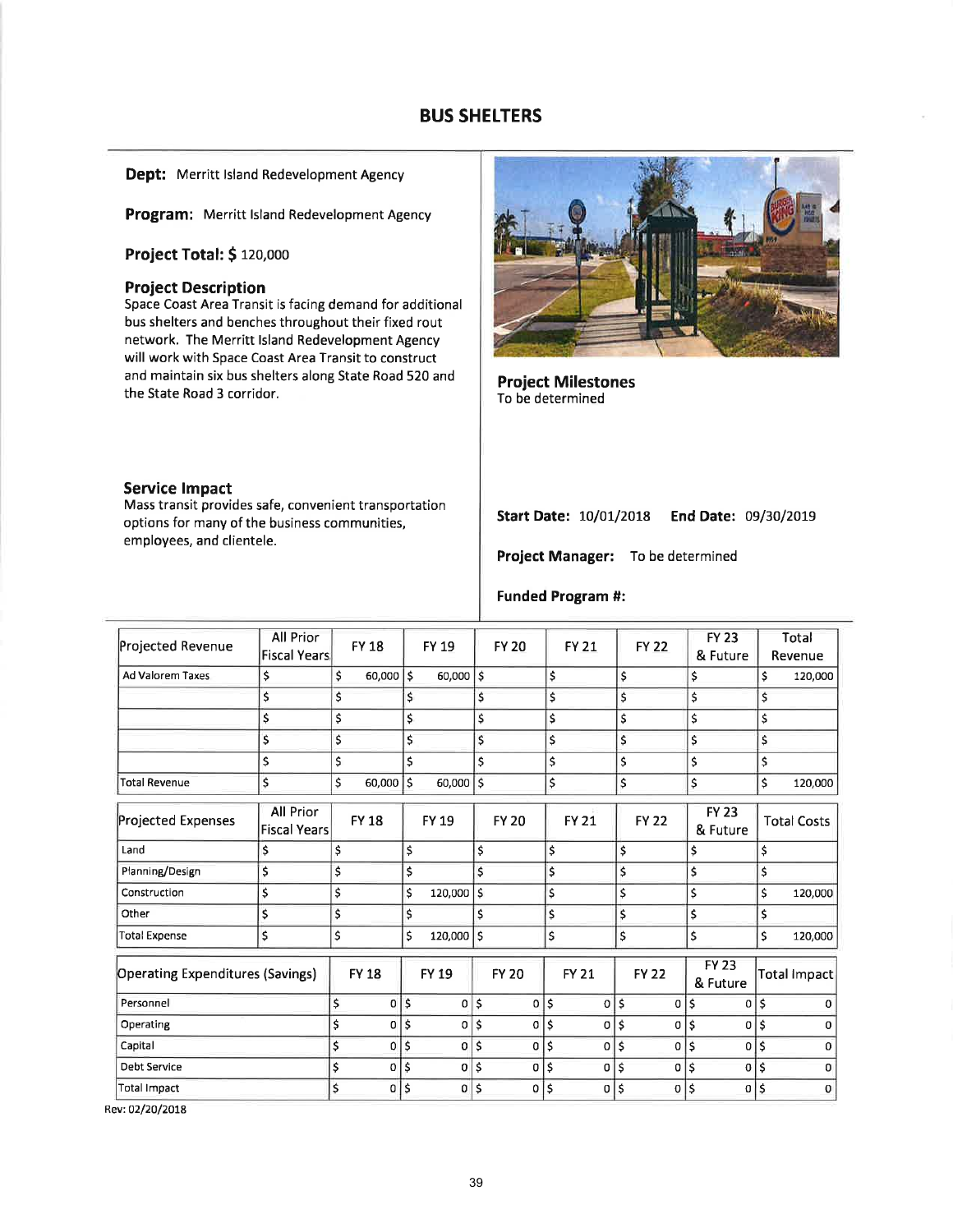# CONE ROAD INFRASTRUCTURE IMPROVEMENTS

Dept: Merritt Island Redevelopment Agency

Program: Merritt Island Redevelopment Agency

Project Total: \$ 845,000

## Project Description

The Merritt lsland Redevelopment Agency is partnering with the Public Works and Natural Resources Departments to provide a sanitary sewer system to the industrial park allowing for septic phase out along with stormwater treatment improvements to the Cone Road discharge into Sykes Creek.



To improve water quality in conjunction with safety along the Cone Road corridor.



Project Milestones To be determined

## Start Date: 10/01/2018 End Date: 09/30/2019

Project Manager: To be determined

| Projected Revenue                       | All Prior<br><b>Fiscal Years</b> | <b>FY 18</b>         | <b>FY 19</b>         |                    | <b>FY 20</b> | <b>FY 21</b> |          | <b>FY 22</b>   |                    | <b>FY 23</b><br>& Future | Total<br>Revenue    |
|-----------------------------------------|----------------------------------|----------------------|----------------------|--------------------|--------------|--------------|----------|----------------|--------------------|--------------------------|---------------------|
| <b>Ad Valorem Taxes</b>                 | \$                               | \$<br>100,000 \$     | 745,000              | ١s                 |              | \$           | \$       |                |                    | \$                       | \$<br>845,000       |
|                                         | \$                               | \$                   | \$                   | \$                 |              | \$           | \$       |                |                    | \$                       | \$                  |
|                                         | \$                               | \$                   | \$                   | \$                 |              | \$           | \$       |                |                    | \$                       | \$                  |
|                                         | \$                               | \$                   | \$                   | \$                 |              | \$           | \$       |                | $\mathsf{\hat{S}}$ |                          | \$                  |
|                                         | \$                               | \$                   | \$                   | \$                 |              | \$           | \$       |                |                    | \$                       | \$                  |
| Total Revenue                           | \$                               | \$<br>$100,000$ \$   | 745,000              | ١\$                |              | \$           | \$       |                |                    | \$                       | \$<br>845,000       |
| <b>Projected Expenses</b>               | All Prior<br><b>Fiscal Years</b> | <b>FY 18</b>         | <b>FY 19</b>         |                    | <b>FY 20</b> | <b>FY 21</b> |          | <b>FY 22</b>   |                    | <b>FY 23</b><br>& Future | <b>Total Costs</b>  |
| Land                                    | \$                               | \$                   | \$                   | \$                 |              | \$           | \$       |                | \$                 |                          | \$                  |
| Planning/Design                         | \$                               | \$                   | \$                   | \$                 |              | \$           | \$       |                | \$                 |                          | \$                  |
| Construction                            | \$                               | \$                   | \$<br>845,000        | \$                 |              | \$           | \$       |                | \$                 |                          | \$<br>845,000       |
| Other                                   | \$                               | \$                   | \$                   | \$                 |              | \$           | \$       |                | \$                 |                          | \$                  |
| Total Expense                           | \$                               | \$                   | \$<br>845,000        | $\mathsf{\hat{S}}$ |              | \$           | \$       |                | \$                 |                          | \$<br>845,000       |
| <b>Operating Expenditures (Savings)</b> |                                  | <b>FY 18</b>         | <b>FY 19</b>         |                    | <b>FY 20</b> | <b>FY 21</b> |          | <b>FY 22</b>   |                    | <b>FY 23</b><br>& Future | <b>Total Impact</b> |
| Personnel                               |                                  | \$<br>$\mathbf{0}$   | \$<br>0              | \$                 | 0            | \$<br>0      | \$       | 0              | \$                 | 0                        | \$<br>Ω             |
| Operating                               |                                  | \$<br>0              | \$<br>0              | \$                 | 0            | \$<br>0      | \$       | 0              | \$                 | 0                        | \$<br>$\Omega$      |
| Capital                                 |                                  | \$<br>0              | \$<br>0              | \$                 | 0            | \$<br>0      | \$       | $\mathbf{0}$   | \$                 | 0                        | \$<br>$\Omega$      |
| <b>Debt Service</b>                     |                                  | \$<br>$\overline{0}$ | \$<br>$\overline{0}$ | ۱\$                | 0            | \$           | $0$   \$ | $\overline{0}$ | \$.                | $\overline{0}$           | \$<br>$\Omega$      |
| <b>Total Impact</b>                     |                                  | \$<br>0              | \$<br>0              | \$                 | 0            | \$<br>0      | \$       | 0              | \$                 | 0                        | \$<br>$\mathbf 0$   |

# Funded Program #: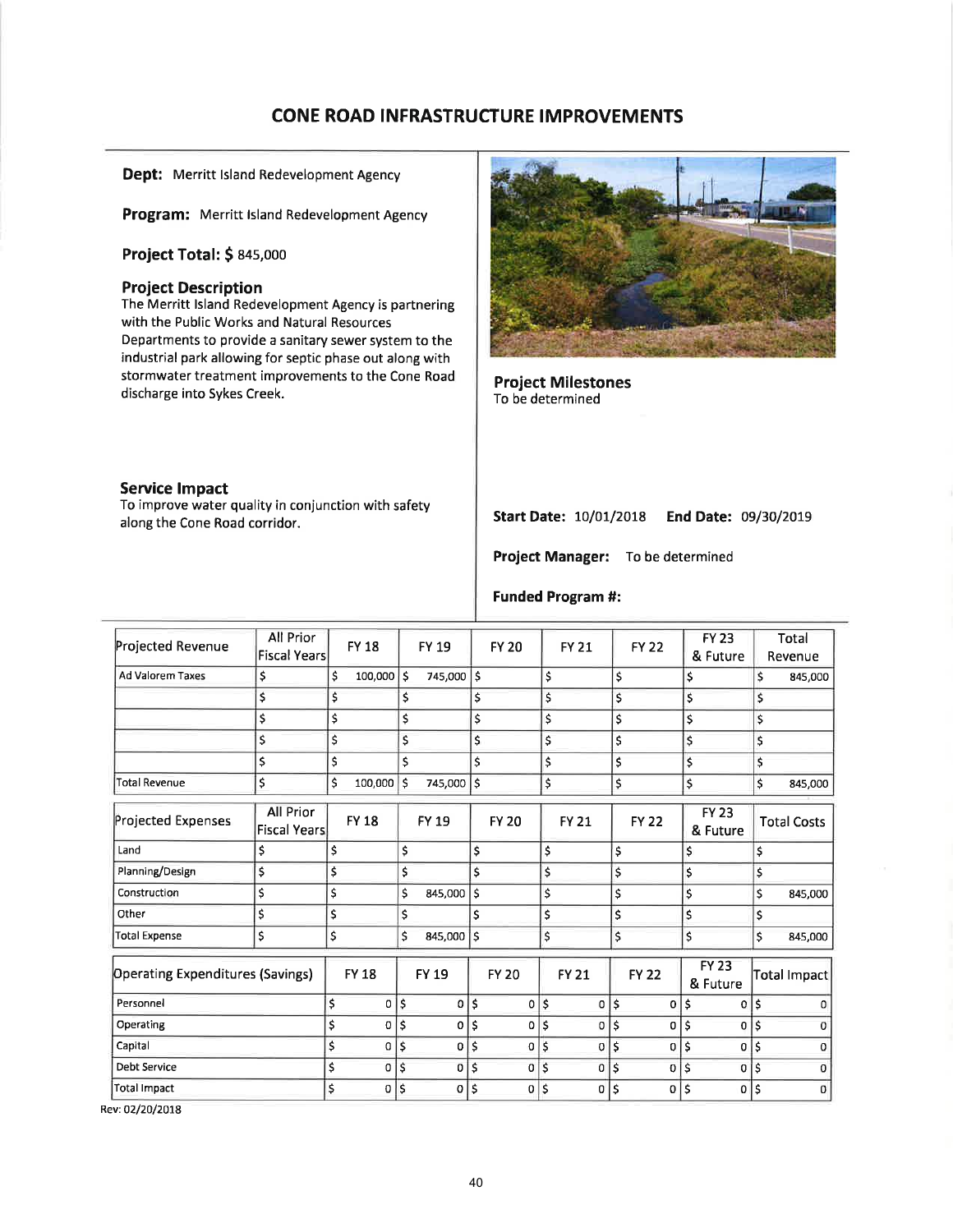# GRIFFIS LANDING

### Dept: Merritt Island Redevelopment Agency

Program: Merritt Island Redevelopment Agency

## **Project Total: \$ 535,000**

## Project Description

Merritt lsland Redevelopment Agency will partner with the Natural Resources Management Department to construct a fuel pump station for the improvement to this working waterfront and commercial fishing site in Brevard County and any future land acquisitions.



Project Milestones To be determined

## Service lmpact

This will bring needed service to the working waterfront site and the commercial fishing industry.

Start Date: 10/01/2018 End Date: 09/30/2019

Project Manager: Matt Culver

## Funded Program #:

|                                         | <b>All Prior</b>                        |                    |              |                |     |              |                    |              |    |                          |    |                    |
|-----------------------------------------|-----------------------------------------|--------------------|--------------|----------------|-----|--------------|--------------------|--------------|----|--------------------------|----|--------------------|
| Projected Revenue                       | <b>Fiscal Years</b>                     | <b>FY 18</b>       |              | FY 19          |     | <b>FY 20</b> | <b>FY 21</b>       | <b>FY 22</b> |    | <b>FY 23</b><br>& Future |    | Total<br>Revenue   |
| <b>Ad Valorem Taxes</b>                 | \$                                      | \$<br>$40,000$ \$  |              | 495,000 \$     |     |              | \$                 | \$           |    | \$                       | \$ | 535,000            |
|                                         | \$                                      | \$                 | \$           |                | \$  |              | \$                 | \$           |    | \$.                      | \$ |                    |
|                                         | \$                                      | \$                 | \$           |                | \$  |              | \$                 | \$           |    | \$                       | \$ |                    |
|                                         | \$                                      | \$                 | \$           |                | \$  |              | \$                 | \$           |    | \$                       | \$ |                    |
|                                         | \$                                      | \$                 | \$           |                | \$  |              | \$                 | \$           |    | \$                       | \$ |                    |
| <b>Total Revenue</b>                    | \$                                      | \$<br>40,000       | $\mathsf{s}$ | 495,000        | Ś   |              | \$                 | \$           |    | Ś                        | Ś  | 535,000            |
| <b>Projected Expenses</b>               | <b>All Prior</b><br><b>Fiscal Years</b> | <b>FY 18</b>       |              | <b>FY 19</b>   |     | <b>FY 20</b> | <b>FY 21</b>       | <b>FY 22</b> |    | <b>FY 23</b><br>& Future |    | <b>Total Costs</b> |
| Land                                    | \$                                      | \$                 | \$           | 435,000        | \$  |              | \$                 | \$           | \$ |                          | \$ | 435,000            |
| Planning/Design                         | \$                                      | \$                 | \$           | 60,000         | '\$ |              | \$                 | \$           | \$ |                          | \$ | 60,000             |
| Construction                            | \$                                      | \$                 | \$           | 40,000         | \$  |              | \$                 | \$           | \$ |                          | \$ | 40,000             |
| Other                                   | \$                                      | \$                 | \$           |                | Ś   |              | \$                 | \$           | \$ |                          | \$ |                    |
| <b>Total Expense</b>                    | \$                                      | \$                 | \$           | 535,000 \$     |     |              | \$                 | \$           | \$ |                          | \$ | 535,000            |
| <b>Operating Expenditures (Savings)</b> |                                         | <b>FY 18</b>       |              | <b>FY 19</b>   |     | <b>FY 20</b> | <b>FY 21</b>       | <b>FY 22</b> |    | <b>FY 23</b><br>& Future |    | Total Impact       |
| Personnel                               |                                         | \$<br>0            | \$           | 0              | Ś   | 0            | \$<br>0            | \$<br>0      | \$ | 0                        | Ś  |                    |
| Operating                               |                                         | \$<br>0            | \$           | 0              | \$  | 0            | \$<br>0            | \$<br>0      | Ś  | 0                        | \$ | n                  |
| Capital                                 |                                         | \$<br>$\mathbf 0$  | \$           | 0              | ۱s  | 0            | \$<br>O            | \$<br>0      | \$ | 0                        | \$ | 0                  |
| <b>Debt Service</b>                     |                                         | \$<br>$\mathbf{0}$ | \$           | 0 <sub>5</sub> |     | 0            | \$<br>$\mathbf{0}$ | \$<br>0      | \$ | 0                        | Ś  | o                  |
| <b>Total Impact</b>                     |                                         | \$<br>$\mathbf{0}$ | \$           | 0              | \$  | 0            | \$<br>$\mathbf{0}$ | \$<br>0      | Ś  | 0                        | \$ | 0                  |

Rev:O2/2012OI8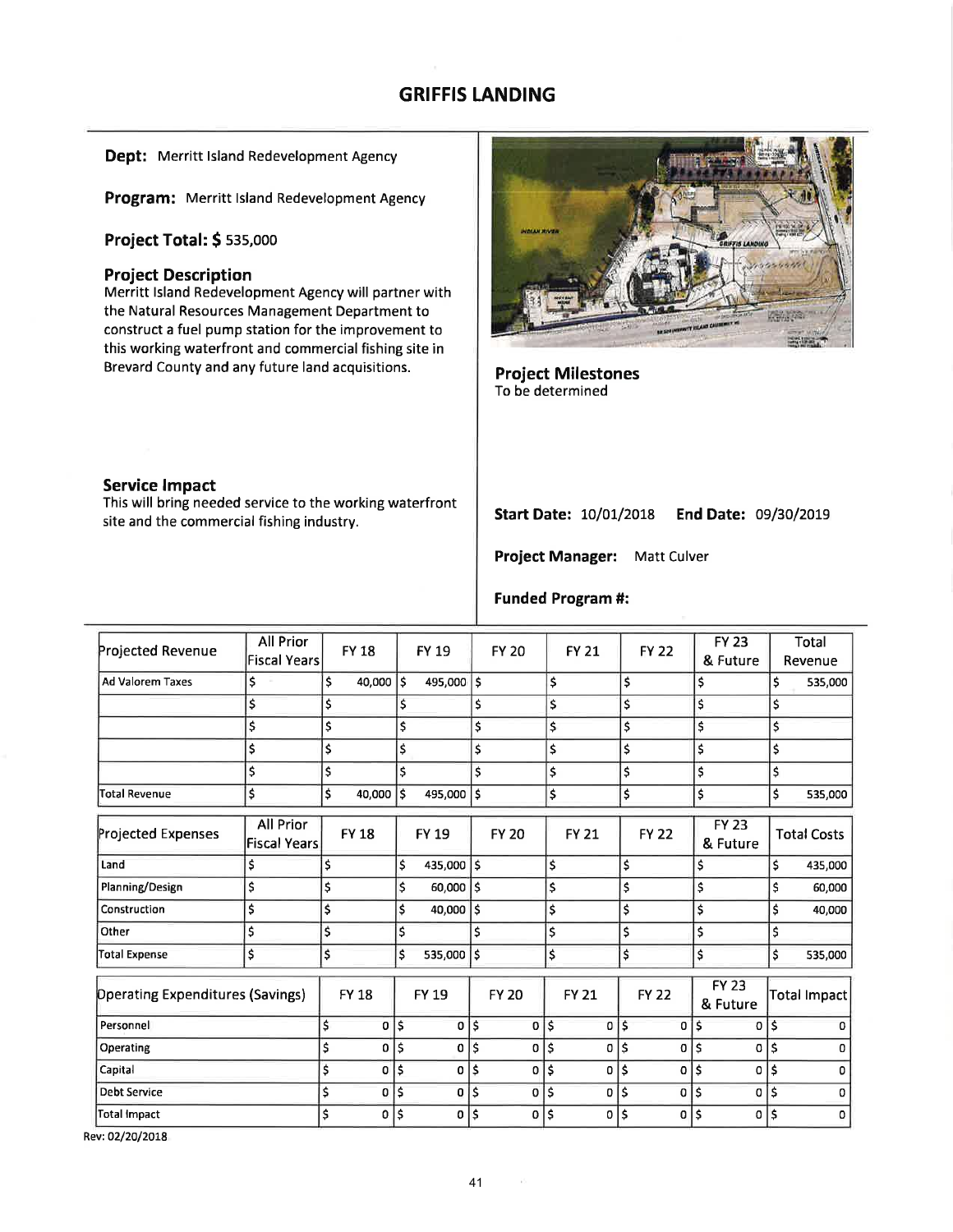# NORTH 520 STORMWATER

Dept: Merritt Island Redevelopment Agency

Program: Merritt Island Redevelopment Agency

Project Total: \$ 300,000

### Project Description

The Merritt lsland Redevelopment Agency is in preliminary stages of developing the concept for a 10.5 acre regional stormwater pond off of Merritt Avenue. The concept will provide for the stormwater treatment improvements for properties north of State Road 520 before entering Ullamay and finding its way to Sykes Creek.

#### Service lmpact

To improve water quality for the surrounding waterways.



Project Milestones To be Determined

## start Date: 10/07/2018 End Date: 09/30/2079

Project Manager: To be Determined

### Funded Program #:

| Projected Revenue                | All Prior<br><b>Fiscal Years</b> | <b>FY 18</b>   |               | <b>FY 19</b>   |                           | <b>FY 20</b> | <b>FY 21</b>         |            | <b>FY 22</b> |    | <b>FY 23</b><br>& Future |                    | Total<br>Revenue   |
|----------------------------------|----------------------------------|----------------|---------------|----------------|---------------------------|--------------|----------------------|------------|--------------|----|--------------------------|--------------------|--------------------|
| Ad Valorem Taxes                 | \$                               | \$             | \$            | $300,000$ \$   |                           |              | \$                   | \$         |              |    | \$                       | \$                 | 300,000            |
|                                  | \$                               | \$             | \$            |                | \$                        |              | \$                   | \$         |              |    | \$                       | \$                 |                    |
|                                  | \$                               | \$             | \$            |                | $\boldsymbol{\mathsf{S}}$ |              | \$                   | \$         |              |    | \$                       | \$                 |                    |
|                                  | \$                               | \$             | \$            |                | \$                        |              | \$                   | \$         |              |    | \$                       | \$                 |                    |
|                                  | \$                               | \$             | \$            |                | \$                        |              | \$                   | \$         |              |    | \$                       | \$                 |                    |
| <b>Total Revenue</b>             | \$                               | \$             | Ś             | 300,000        | ۱\$                       |              | \$                   | \$         |              |    | \$                       | \$                 | 300,000            |
| Projected Expenses               | All Prior<br><b>Fiscal Years</b> | <b>FY 18</b>   |               | FY 19          |                           | <b>FY 20</b> | <b>FY 21</b>         |            | <b>FY 22</b> |    | <b>FY 23</b><br>& Future |                    | <b>Total Costs</b> |
| Land                             | \$                               | \$             | \$            |                | \$                        |              | \$                   | \$         |              |    | \$                       | \$                 |                    |
| Planning/Design                  | \$                               | \$             | \$            |                | \$                        |              | \$                   | \$         |              |    | \$                       | \$                 |                    |
| Construction                     | \$                               | \$             | $\mathsf{\$}$ | 300,000        | \$                        |              | \$                   | \$         |              |    | Ś                        | Ś                  | 300,000            |
| Other                            | \$                               | \$             | \$            |                | \$                        |              | \$                   | \$         |              |    | \$                       | \$                 |                    |
| <b>Total Expense</b>             | \$                               | \$             | Ś             | 300,000        | Ś                         |              | \$                   | \$         |              |    | \$                       | \$                 | 300,000            |
| Operating Expenditures (Savings) |                                  | <b>FY 18</b>   |               | <b>FY 19</b>   |                           | <b>FY 20</b> | <b>FY 21</b>         |            | <b>FY 22</b> |    | <b>FY 23</b><br>& Future |                    | Total Impact       |
| Personnel                        |                                  | \$<br>0        | \$            | 0              | \$                        | 0            | \$<br>$\mathbf 0$    | \$         | 0            | \$ | 0                        | \$                 | 0                  |
| Operating                        |                                  | \$<br>$\Omega$ | l s           | $\overline{0}$ | \$                        | 0            | \$<br>$\overline{0}$ | \$         | 0            | Ś  | 0                        | $\mathsf{\hat{S}}$ |                    |
| Capital                          |                                  | \$<br>0        | \$            | 0              | \$                        | 0            | \$<br>0              | \$         | 0            | \$ | 0                        | \$                 | n                  |
| Debt Service                     |                                  | \$<br>0        | \$            | 0              | \$                        | 0            | \$<br>0              | $\ddot{s}$ | 0            | \$ | 0                        | \$                 | $\Omega$           |
| <b>Total Impact</b>              |                                  | \$<br>0        | \$ ا          | 0 5            |                           | 0            | \$<br> 0             | \$         | 0            | \$ | 0                        | $\mathsf{\$}$      | 0                  |
|                                  |                                  |                |               |                |                           |              |                      |            |              |    |                          |                    |                    |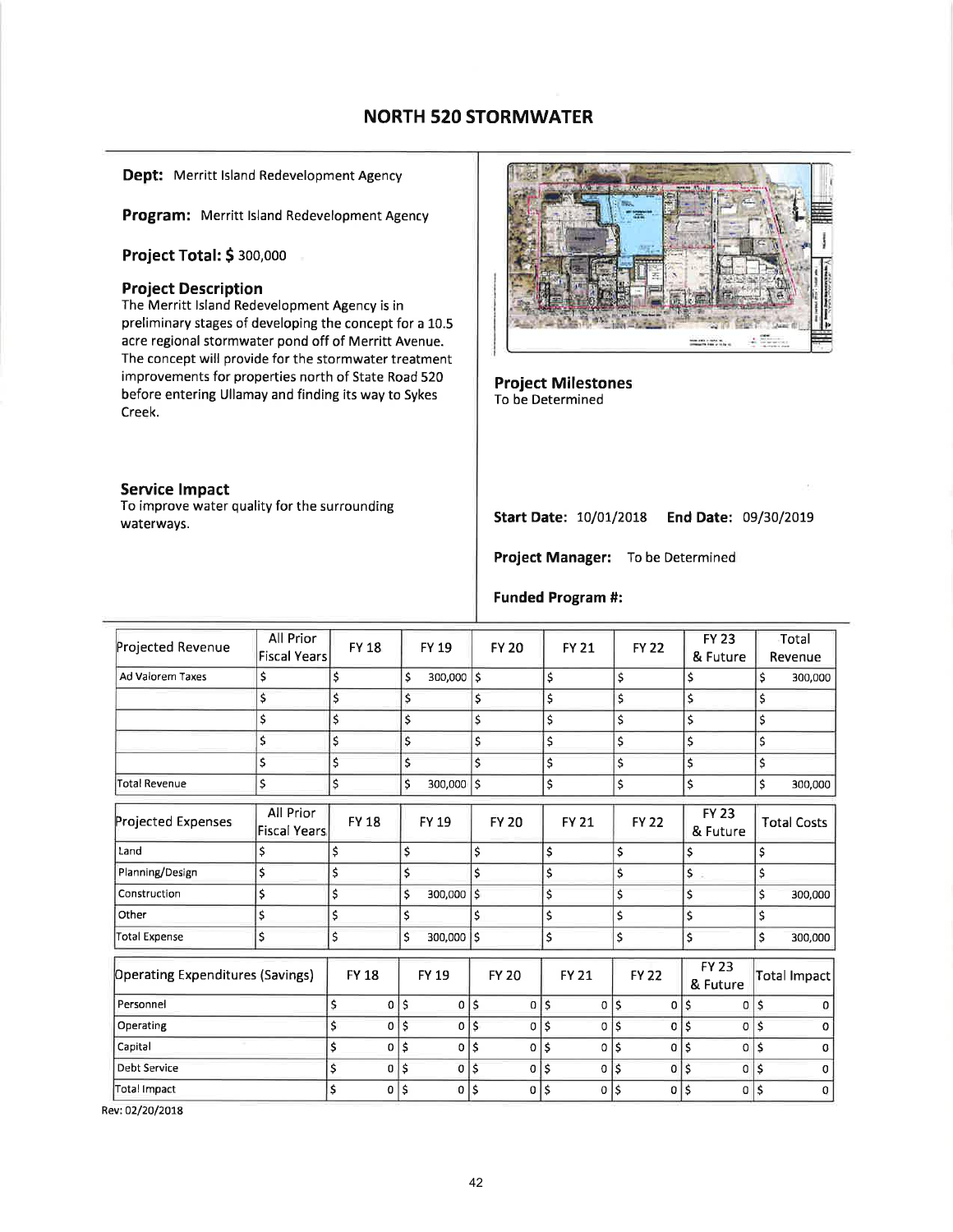Dept: Merritt Island Redevelopment Agency

Program: Merritt Island Redevelopment Agency

Project Total: \$ 360,000

### **Project Description**

The design of a complete street concept sketch for South Sykes Creek Parkway from the Merritt Island Causeway to Fortenberry Road was completed in 2017. Improvements such as hardscaping, landscaping, roadway improvements for bike lanes, signage, lighting and enhances crosswalks and intersections are currently being considered.

#### **Service Impact**

Sykes Creek Parkway serves as the main corridor to the entrance of the Veteran's Memorial Park. Improvements have been identified for this otherwise neglected right of way.



**Project Milestones** FY 2018-2019 Engineering/Design

Start Date: 10/01/2018 End Date: 09/31/2020

Project Manager: To Be Determined

#### **Funded Program #:**

| Projected Revenue                | All Prior                        | <b>FY 18</b> |                   | <b>FY 19</b>                    |     | <b>FY 20</b> |    | <b>FY 21</b> | <b>FY 22</b> | <b>FY 23</b>             |    | Total              |
|----------------------------------|----------------------------------|--------------|-------------------|---------------------------------|-----|--------------|----|--------------|--------------|--------------------------|----|--------------------|
|                                  | <b>Fiscal Years</b>              |              |                   |                                 |     |              |    |              |              | & Future                 |    | Revenue            |
| <b>Ad Valorem Taxes</b>          | \$                               | \$           |                   | \$<br>60,000                    | l\$ | 300,000      | \$ |              | \$           | \$                       | \$ | 360,000            |
|                                  | \$                               | \$           |                   | \$                              | \$  |              | \$ |              | \$           | \$                       | \$ |                    |
|                                  | \$                               | \$           |                   | \$                              | \$  |              | \$ |              | \$           | \$                       | \$ |                    |
|                                  | \$                               | \$           |                   | \$                              | \$  |              | \$ |              | \$           | \$                       | \$ |                    |
|                                  | \$                               | \$           |                   | \$                              | \$  |              | \$ |              | \$           | \$                       | \$ |                    |
| <b>Total Revenue</b>             | \$                               | \$           |                   | \$<br>60,000                    | \$  | 300,000      | \$ |              | \$           | \$                       | \$ | 360,000            |
| Projected Expenses               | All Prior<br><b>Fiscal Years</b> | <b>FY18</b>  |                   | <b>FY 19</b>                    |     | <b>FY 20</b> |    | <b>FY 21</b> | <b>FY 22</b> | <b>FY 23</b><br>& Future |    | <b>Total Costs</b> |
| Land                             | \$                               | \$           |                   | \$                              | \$  |              | \$ |              | \$           | \$                       | \$ |                    |
| Planning/Design                  | \$                               | \$           |                   | \$<br>60,000                    | Ś   |              | Ś  |              | \$           | \$                       | \$ | 60,000             |
| Construction                     | \$                               | \$           |                   | \$                              | \$  | 300,000      | \$ |              | \$           | \$                       | \$ | 300,000            |
| Other                            | \$                               | \$           |                   | \$                              | \$  |              | \$ |              | \$           | \$                       | \$ |                    |
| <b>Total Expense</b>             | \$                               | \$           |                   | \$<br>60,000                    | Ś   | 300,000 \$   |    |              | \$           | Ś                        | \$ | 360,000            |
| Operating Expenditures (Savings) |                                  | <b>FY 18</b> |                   | <b>FY 19</b>                    |     | <b>FY 20</b> |    | <b>FY 21</b> | <b>FY 22</b> | <b>FY 23</b><br>& Future |    | Total Impact       |
| Personnel                        |                                  | \$           | 0                 | $\boldsymbol{\mathsf{S}}$<br>οI | \$  | 0            | \$ | 0            | \$<br>0      | \$<br>0                  | \$ | 0                  |
| Operating                        |                                  | \$           | \$<br>0           | $\overline{0}$                  | Ś   | $\Omega$     | \$ | $\Omega$     | \$<br>0      | \$<br>0                  | Ś  | n                  |
| Capital                          |                                  | \$           | \$<br>0           | 0                               | \$  | 0            | \$ | 0            | \$<br>0      | \$<br>0                  | \$ | 0                  |
| <b>Debt Service</b>              |                                  | \$           | \$<br>0           | 0                               | \$  | 0            | \$ | 0            | \$<br>0      | \$<br>0                  | \$ | 0                  |
| <b>Total Impact</b>              |                                  | \$           | \$<br>$\mathbf 0$ | $\sigma$                        | \$  | 0            | \$ | 0            | \$<br>0      | \$<br>$\Omega$           | \$ | 0                  |